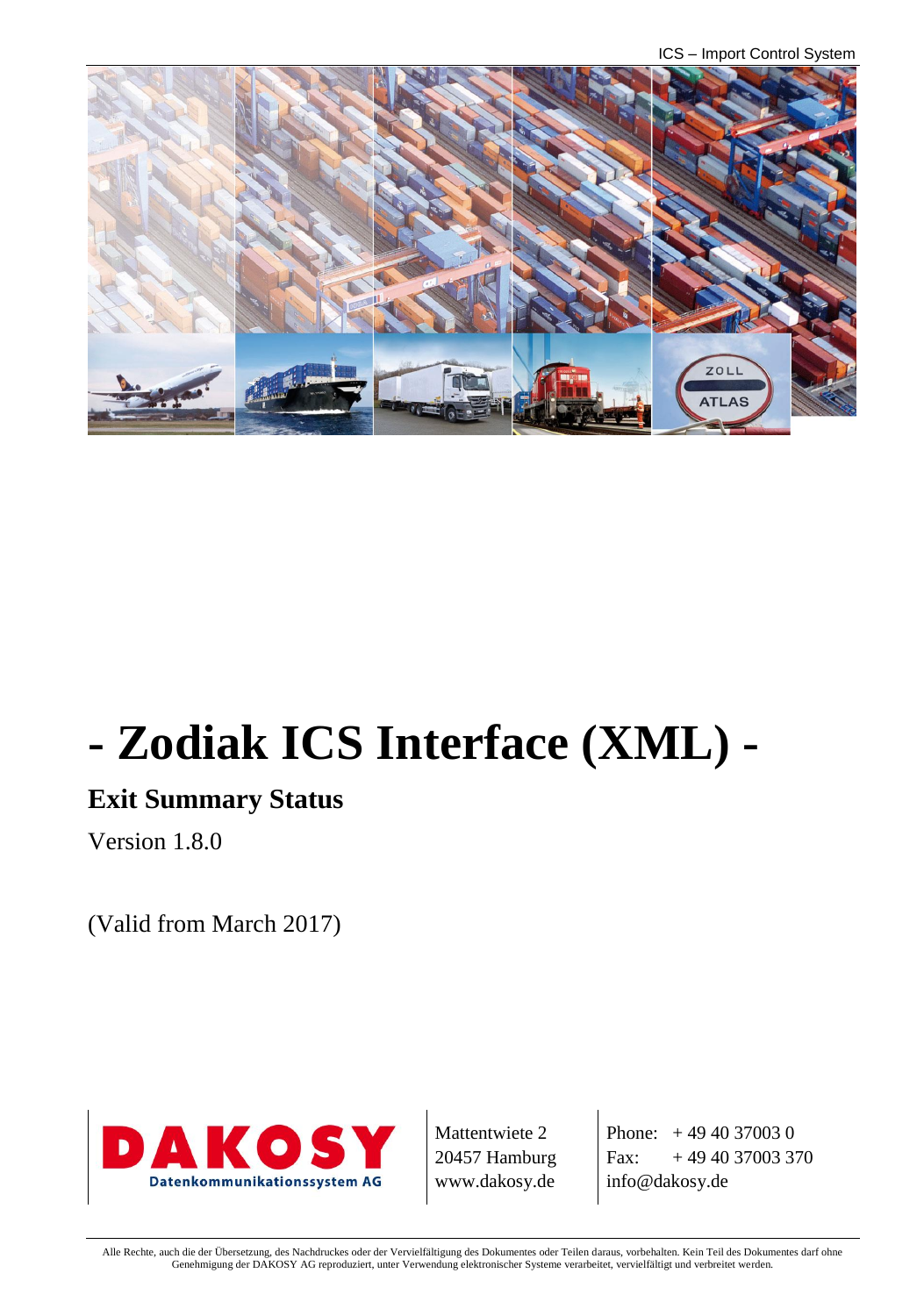### **Change history**

| <b>Version</b> | <b>Chapter/Section</b> | <b>Reason</b>          | <b>Name</b> | <b>Date</b> |
|----------------|------------------------|------------------------|-------------|-------------|
| .8.0           |                        | <b>Initial Version</b> | Lembke      | 30.01.2017  |

## **Change requests**

**DAKOSY Datenkommunikationssystem AG**  Mattentwiete 2 20457 Hamburg

| 1. Phone: | $+494037003 - 0$   |
|-----------|--------------------|
| 2. Fax:   | $+494037003 - 370$ |
| 3. Email: | info@dakosy.de     |

#### **Used tools**

|                | Number Used tools                                                 |
|----------------|-------------------------------------------------------------------|
| W <sub>1</sub> | This document has been created using <i>Microsoft Word 2010</i> . |

## **Liability**

1. Please note that no liability claims can be derived towards DAKOSY AG for the content of this manual, despite careful development and examination of this document!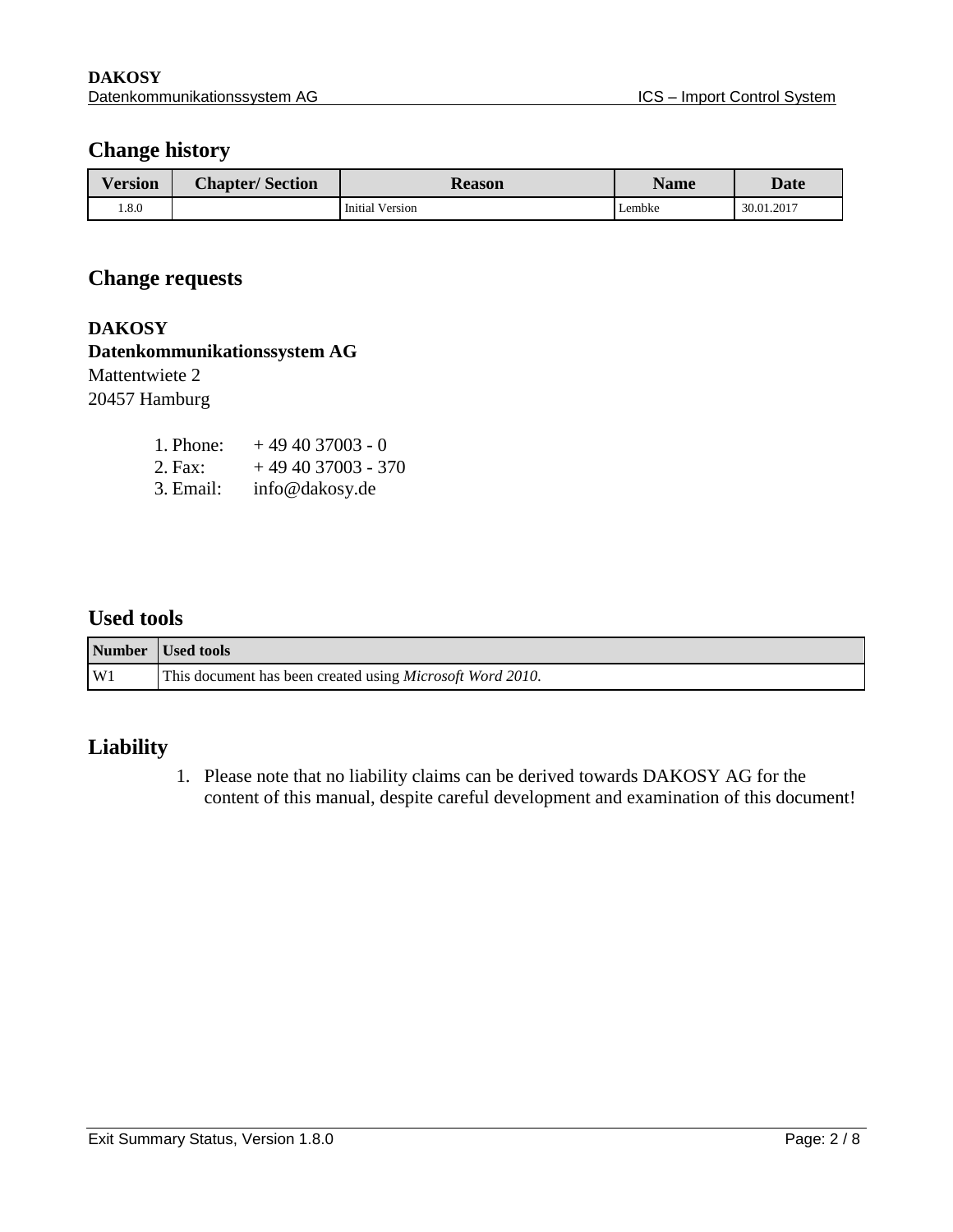## **Table of contents**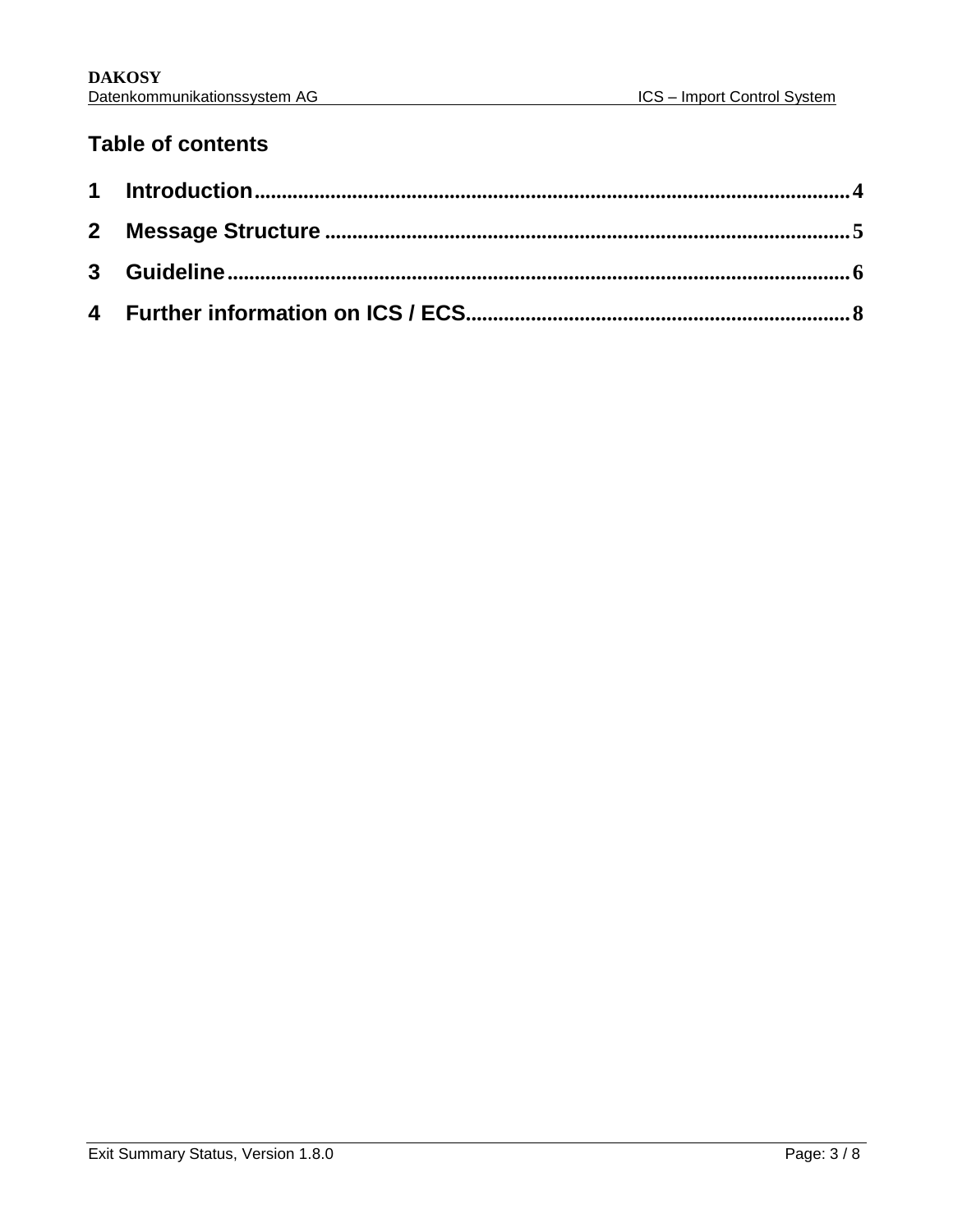## <span id="page-3-0"></span>**1 Introduction**

This document describes the XML Message "ExitSummaryStatus" which is used within the ZODIAK ICS XML Interface in order to forward the Status information (release or interdiction) from Customs to the customer.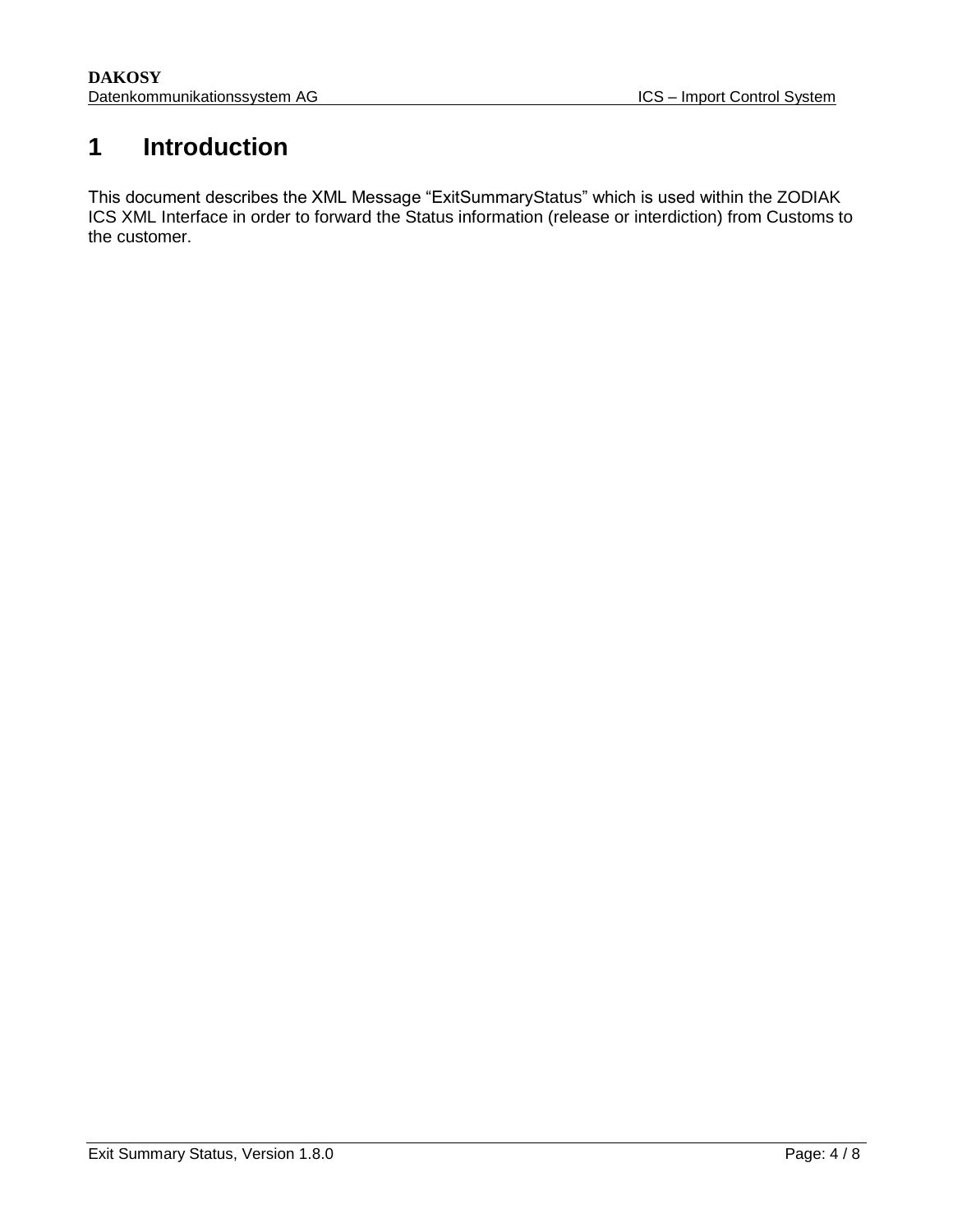# <span id="page-4-0"></span>**Message Structure**

| <b>Occurrence</b> | Element/Attribute                  |
|-------------------|------------------------------------|
|                   | <b>EXSMessage</b>                  |
| 1                 | xs:sequence                        |
| -1                | <b>Transaction</b>                 |
| 1                 | xs:sequence                        |
|                   | - IOPartner                        |
|                   | - IOReference                      |
|                   | - IODateTime                       |
|                   | - Version                          |
| 1                 | <b>Messages</b>                    |
|                   | xs:sequence                        |
|                   | xs:choice                          |
| 1                 | <b>ExitSummaryStatus</b>           |
| 1                 | xs:sequence                        |
| 1                 | ObjectIdentification               |
|                   | xs:sequence                        |
|                   | - ObjectName                       |
|                   | - DateOfReceipt                    |
|                   | - EventSeverity                    |
|                   | <b>EventLocation</b>               |
|                   | <b>Header</b>                      |
|                   | xs:sequence                        |
|                   | <b>LRN</b>                         |
|                   | <b>MRN</b>                         |
|                   | <b>NotificationDateAndTime</b>     |
|                   | <b>DeclarationStatus</b>           |
| -1                | PersonLodgingTheSummaryDeclaration |
| 1                 | <b>CustomsOfficeAtExit</b>         |
|                   | xs:choice                          |
|                   | <b>ReferenceNumber</b>             |
|                   | <b>LocationCode</b>                |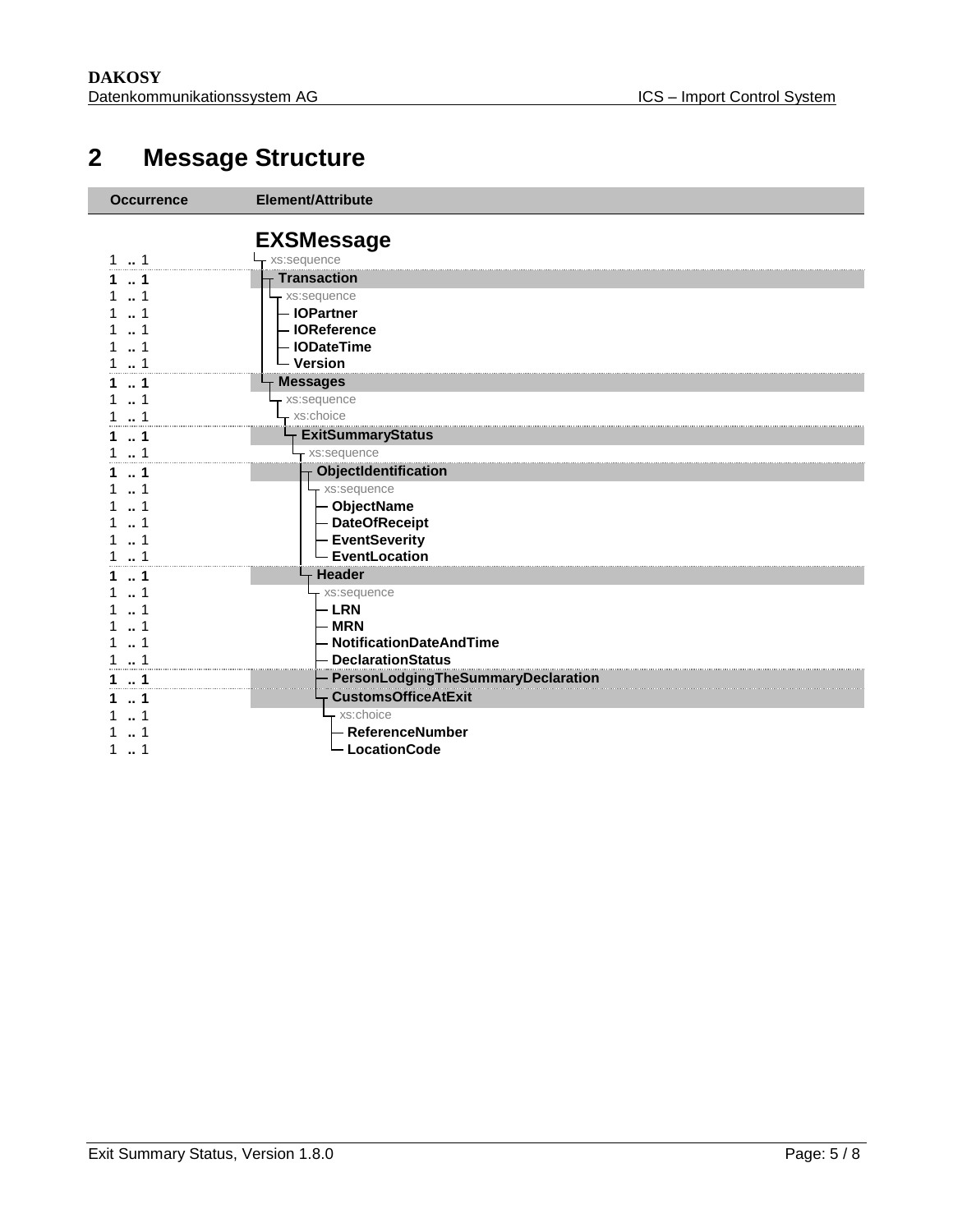# <span id="page-5-0"></span>**3 Guideline**

| Element/Attribute        | <b>Annotation</b>                                                                |  |  |
|--------------------------|----------------------------------------------------------------------------------|--|--|
| <b>EXSMessage</b>        |                                                                                  |  |  |
| xs:sequence              | $1 - 1$<br>Occurence                                                             |  |  |
| <b>Transaction</b>       | $1 - 1$<br><b>Occurence</b>                                                      |  |  |
| xs:sequence              | $1 - 1$<br><b>Occurence</b>                                                      |  |  |
| - IOPartner              | $\ldots$ 1<br>Occurence<br>$\mathbf{1}$                                          |  |  |
|                          | $\cdot$ 10<br>Length                                                             |  |  |
| <b>IOReference</b>       | $1 - 1$<br>Occurence                                                             |  |  |
|                          | Length<br>. 35                                                                   |  |  |
| <b>IODateTime</b>        | $1 - 1$<br>Occurence                                                             |  |  |
| - Version                | $1 \quad 1$<br>Occurence                                                         |  |  |
|                          | Length<br>$\cdot$ 3                                                              |  |  |
|                          | 006 007<br><b>Pattern</b>                                                        |  |  |
|                          | <b>Remark</b><br>This field should contain the following value: 007              |  |  |
|                          | 11<br>Occurence                                                                  |  |  |
| <b>Messages</b>          | $1 - 1$<br>Occurence                                                             |  |  |
| xs:sequence              |                                                                                  |  |  |
| xs:choice                | $1 - 1$<br>Occurence                                                             |  |  |
| <b>ExitSummaryStatus</b> | $1 - 1$<br>Occurence                                                             |  |  |
| xs:sequence              | $1 \cdot 1$<br>Occurence                                                         |  |  |
| ObjectIdentification     | $1 - 1$<br><b>Occurence</b>                                                      |  |  |
| - xs:sequence            | 1  1<br><b>Occurence</b>                                                         |  |  |
| <b>ObjectName</b>        | <b>Occurence</b><br>$1 \t  \t 1$                                                 |  |  |
|                          | $\frac{1}{2}$ 35<br>Length                                                       |  |  |
|                          | Remark<br>Messages sent from ZODIAK ICS will contain the local                   |  |  |
|                          | reference number in their ObjectName field                                       |  |  |
| <b>DateOfReceipt</b>     | $1 - 1$<br>Occurence                                                             |  |  |
|                          | Date and time when the event reported occurred<br><b>Description</b>             |  |  |
|                          | For ZODIAK ICS, this field contains the date and time<br><b>Remark</b>           |  |  |
|                          | when the original message (the one being acknowledged                            |  |  |
|                          | of forwarded with this XML message) was received                                 |  |  |
| <b>EventSeverity</b>     | $1 - 1$<br><b>Occurence</b>                                                      |  |  |
|                          | Length<br>10                                                                     |  |  |
|                          | Possible values are:<br><b>Description</b>                                       |  |  |
|                          | *OKAY                                                                            |  |  |
|                          | *WARNING                                                                         |  |  |
|                          | *ERROR                                                                           |  |  |
|                          | <b>Applicable Codes</b>                                                          |  |  |
|                          | *ERROR                                                                           |  |  |
|                          | *OKAY                                                                            |  |  |
|                          | *WARNING                                                                         |  |  |
| EventLocation            | $1 - 1$<br>Occurence                                                             |  |  |
|                          | $\cdot$ 20<br>Length                                                             |  |  |
|                          | <b>Description</b><br>This field is used to indicate where in the communications |  |  |
|                          | chain an error occured (at DAKOSY or at customs)                                 |  |  |
|                          | <b>Applicable Codes</b>                                                          |  |  |
|                          | *CUSTOMS-C                                                                       |  |  |
|                          | *CUSTOMS-G                                                                       |  |  |
|                          | *CUSTOMS-TE                                                                      |  |  |
|                          | *DAKOSY-CO                                                                       |  |  |
|                          | *DAKOSY-EDI-                                                                     |  |  |
|                          | *DAKOSY-ZOD                                                                      |  |  |
|                          | <b>DAKOSY</b>                                                                    |  |  |
|                          | customs                                                                          |  |  |
| Header                   | <b>Occurence</b><br>$1 \t  1$                                                    |  |  |
| xs:sequence              | $1 - 1$<br>Occurence                                                             |  |  |
| - LRN                    | Occurence<br>$1 \t  1$                                                           |  |  |
|                          | .22<br>Length                                                                    |  |  |
|                          | Local Reference Number<br><b>Description</b>                                     |  |  |
|                          | Remark<br>Unique reference assigned by the message sender in                     |  |  |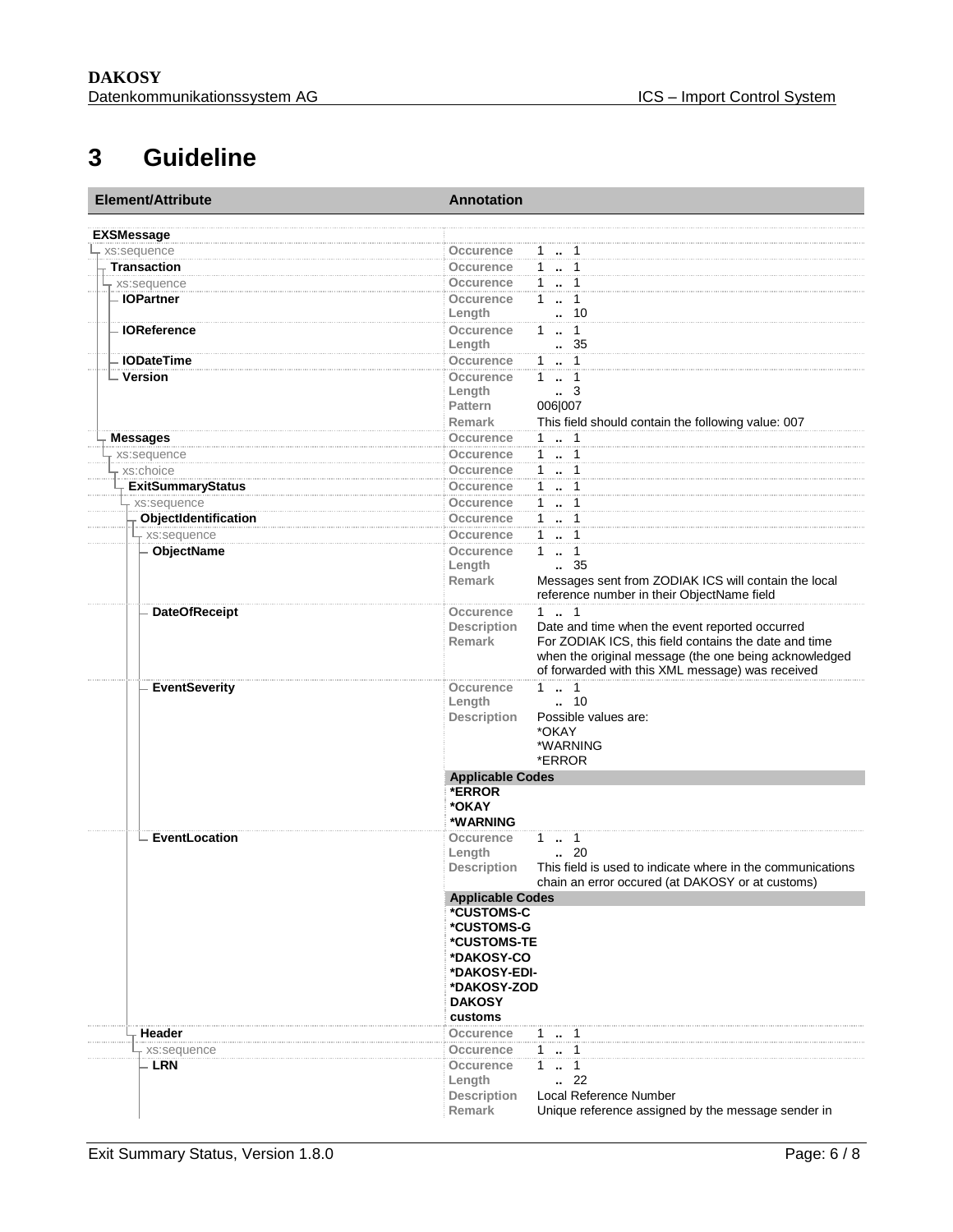| <b>Element/Attribute</b>           | <b>Annotation</b>                                          |                                                                                                                                                                                                                                                                                                                                                                                                                                                                                                                                                                                                                                                                |
|------------------------------------|------------------------------------------------------------|----------------------------------------------------------------------------------------------------------------------------------------------------------------------------------------------------------------------------------------------------------------------------------------------------------------------------------------------------------------------------------------------------------------------------------------------------------------------------------------------------------------------------------------------------------------------------------------------------------------------------------------------------------------|
|                                    |                                                            | order to link the message with his inhouse system. The<br>LRN will be sent back in any customs response<br>messages.<br>Definition accd. TAXUD: "The Local Reference Number<br>(LRN)/Diversion LRN/Arrival LRN shall be a number/<br>identifier allocated by the sending TRADER for a specific<br>transaction (ENS, Arrival notification). It shall be unique<br>per Trader sending the transaction."<br>Note: For ENS to UK, RO and LV, DAKOSY will translate<br>the sender's LRN to a certain format required by these<br>countries' customs agencies. This means that the LRN<br>specifier here is not known to the customs agencies in<br>these countries. |
| <b>MRN</b>                         | Occurence<br>Length<br>Pattern<br><b>Description</b>       | $1 \t  \t 1$<br>18. 18<br>\d\d[A-Z]{2}[A-Za-z0-9]{14}<br>MRN associated with the EXS declaration                                                                                                                                                                                                                                                                                                                                                                                                                                                                                                                                                               |
| <b>NotificationDateAndTime</b>     | <b>Occurence</b><br><b>Description</b>                     | $1 \t  \t 1$<br>Date and time of the notification of Customs interventions                                                                                                                                                                                                                                                                                                                                                                                                                                                                                                                                                                                     |
| <b>DeclarationStatus</b>           | Occurence<br>Length<br><b>Applicable Codes</b><br>02<br>03 | $1 \t  \t 1$<br>$1 \t  \t 2$<br>Release<br>Interdiction of exit                                                                                                                                                                                                                                                                                                                                                                                                                                                                                                                                                                                                |
| PersonLodgingTheSummaryDeclaration | Occurence<br><b>Description</b>                            | $1 \t{1} \t{1}$<br>Information about the person lodging the entry summary<br>declaration                                                                                                                                                                                                                                                                                                                                                                                                                                                                                                                                                                       |
| <b>CustomsOfficeAtExit</b>         | Occurence                                                  | $1 \t . 1$                                                                                                                                                                                                                                                                                                                                                                                                                                                                                                                                                                                                                                                     |
| xs:choice                          | Occurence                                                  | 1  1                                                                                                                                                                                                                                                                                                                                                                                                                                                                                                                                                                                                                                                           |
| <b>ReferenceNumber</b>             | Occurence<br>Length<br>Pattern<br><b>Remark</b>            | 1  1<br>8.8<br>[A-Z]{2}[A-Z0-9]{6}<br>This has to be a code from the COL (see http://ec.<br>europa.eu/taxation_customs/dds/csrdhome_en.htm)                                                                                                                                                                                                                                                                                                                                                                                                                                                                                                                    |
| <b>LocationCode</b>                | Occurence<br>Length<br>Pattern<br><b>Remark</b>            | $1 \t  \t 1$<br>55<br>$[A-Z]\{5\}$<br>Instead of a customs office reference number in field<br>CustomsOfficeAtExit, one might send an UNLoCode here.<br>DAKOSY will then map the code to the appropriate<br>number. Please contact DAKOSY if you wish to use this<br>mapping functionality.<br>Note: DAKOSY supports only a 1:1 mapping LoCode<-<br>>CustomsOffice. However, for a number of ports within<br>the EU there are several customs office codes. Therefore,<br>a customer should always consider that the possibility to<br>send customs office codes might be needed even if a<br>UNLoCode is sent usually.                                        |